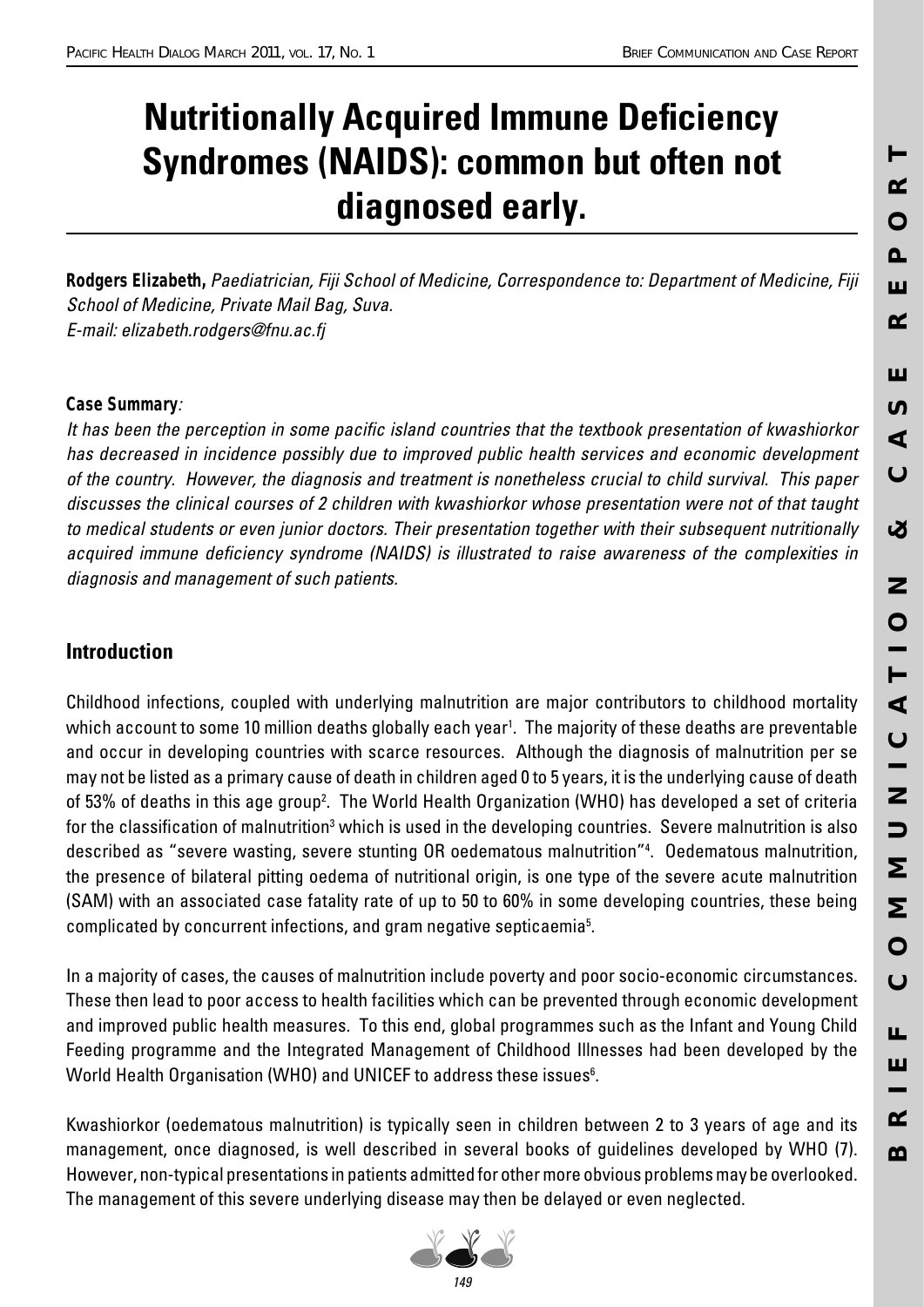The case histories of two such cases are presented and discussed below to raise awareness of a different perspective to the same disease and to illustrate the complexities of management if diagnosed late. This is especially so where treatment options beyond that described in treatment protocols for developing countries is limited.

## **Case History**

#### **Patient 1**

The first patient was diagnosed with probable Hirshsprung's Disease at birth. The parents had refused consent for a rectal biopsy and colostomy. He was not brought for follow-up clinics and was admitted at 8 months of age for an entero-colitis. After only five days of antibiotics, his mother removed him from hospital. The child was readmitted at 13 months of age with a 2 day history of fever, irritability and a distended abdomen. He was diagnosed with bowel obstruction and probable septicaemia and was started on antibiotics whilst awaiting investigations. His weight on admission was 9.5 kg but decreased to 8.5kg five days later. His initial Full blood count was: Haemoglobin- 8.1g/dL; White Cell Count 10.6 x10°/uL with left shift; platelet count of 367x10<sup>3</sup>/uL. Urea and electrolyte measurements were normal and blood cultures were negative. Surgery for a de-functioning colostomy was again refused. He improved over the next few days but was noted to have peripheral oedema by a different team. Serum levels were then taken which showed a total protein of 29g/L (66 – 87 g/L); s/albumin of 12g/L (34-46g/L);s/globulin 17g/L (15-30g/L). (On questioning, his mother stated that the child's hands and feet were 'like that' before admission i.e. swollen. This was queried by the referring doctor but not noted by the admitting doctors) The parents later consented for surgical intervention but whilst awaiting further investigations the patient developed seizures and was found to be hypoglycaemic (Random Blood Sugar of 0 mMol/L), hypokalaemic (serum potassium of 1.7mMol/L) with deranged coagulation profile. He was in shock and was resuscitated. Over the course of the next few days, he developed signs of full blown kwashiorkor and despite intensive treatment for septic shock went into multi-organ failure and succumbed a week later.

#### **Patient 2**

The second patient was a term 3.6 kg neonate born normally with normal Apgar scores who presented with poor feeding with dehydration at 5 days of age. Ensuing investigations revealed small bowel atresia with malrotation. The first laparotomy with small bowel resection performed at 12 days of life was complicated by leakage from the anastamotic site and infection, despite being on triple antibiotics. A second operation followed a similar course. Over the next two months, the infant underwent a cycle of bowel anastamosis, post-operative infection; triple antibiotic therapy, breakdown of anastamosis with subsequent repair; leakage from the site and further severe infections with multi resistant Klebsiella. Nutritional deficiency was a concern but parenteral nutritional supplement was unavailable. When it was feasible the infant was fed enterally. Despite these attempts at feeding, little was absorbed and the weight decreased as low as 2.7kg before the onset of obvious oedema. Over the course of 3 weeks, the infant had a serum protein of 33 g/L with s/albumin being 17 g/L. He developed signs of full blown kwashiorkor a few weeks later and succumbed from a combination of overwhelming sepsis and end organ failure at 2 months of age.

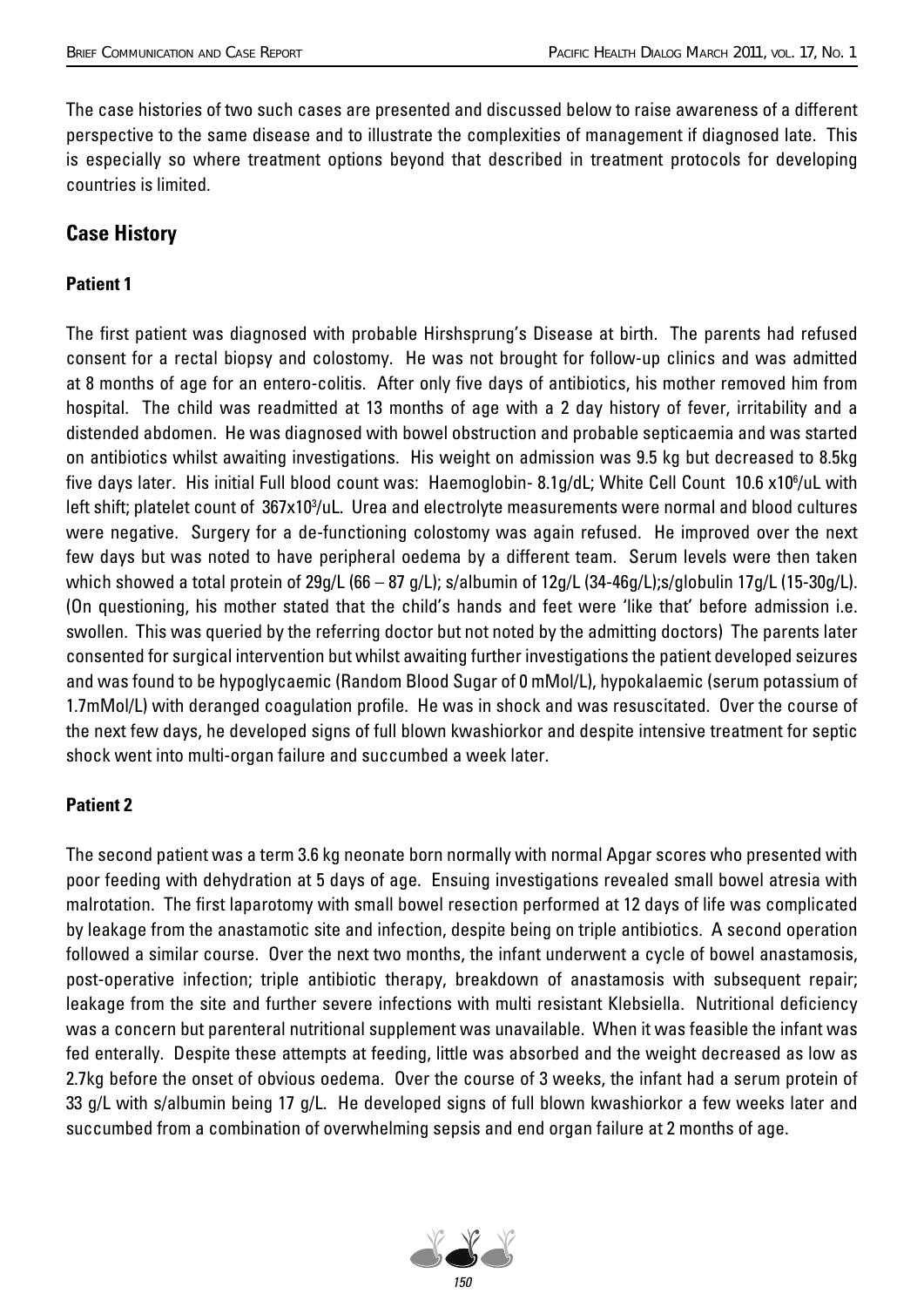# **Discussion**

The earliest sign of Kwashiorkor is bilateral pedal oedema in the absence of another definitive diagnosis such as nephrotic syndrome. However, this sign in the absence of any other, is often unrecognised especially in inpatients who have had several intravenous infusions that have gone into tissue. This may therefore delay an early diagnosis. When this state progresses and kwashiorkor becomes full-blown as shown in the picture (figure 1) below, the diagnosis is not difficult.

**Figure 1: Photograph showing swelling of both feet, dark peeling hyper-pigmented skin with areas of hypo-pigmentation typical of kwashiorkor.**



Even in the early stage, normal physiological mechanisms are reduced and are unable to respond to stresses such as infection. Biochemical derangements such as hypoglycaemia and hypokalaemia as seen in the first patient are common causes of morbidity with hypo-albuminaemia being a hallmark of this condition. The physiological adaptations of worsening malnutrition are probably best illustrated through the understanding of normal metabolism.

In aerobic cellular metabolism, glucose is broken down for the production of ATP (energy source) with water and carbon dioxide as by-products. Caloric requirement for growth is listed as 100 to 120 kcal/ kg/day<sup>8</sup> with a minimum or maintenance requirement of 40kcal/kg/day for a sick child<sup>9</sup>. Whilst the initial response to 'starvation' is to compensate through the breakdown of glycogen stores, gluconeogenesis will utilise peripheral lipolysis and then amino acid oxidation from muscle stores<sup>10</sup> once the glycogen stores are depleted. Thus insufficient oral intake for three to seven days in well nourished children is a trigger for supplemental feeding<sup>10</sup>.

In the first case scenario, the child had presented with severe malnutrition from chronic functional bowel obstruction (Hirshsprung's Disease). The effects of severe malnutrition are well illustrated in the article on the "physiologic basis for treatment of severe malnutrition" reproduced from a treatment manual by WHO $^{\rm 4}$ . Of particular note is the poor functioning of the immune system where the role of some micronutrients are shown to be essential to the functioning of many enzymes required for nucleic acid synthesis and cell replication<sup>11</sup>.

Enterocolitis, the main presenting diagnosis, is a known severe complication of Hirshsprung's Disease and was adequately treated with the appropriate antibiotics. However, the severity of the nutritional deficiency

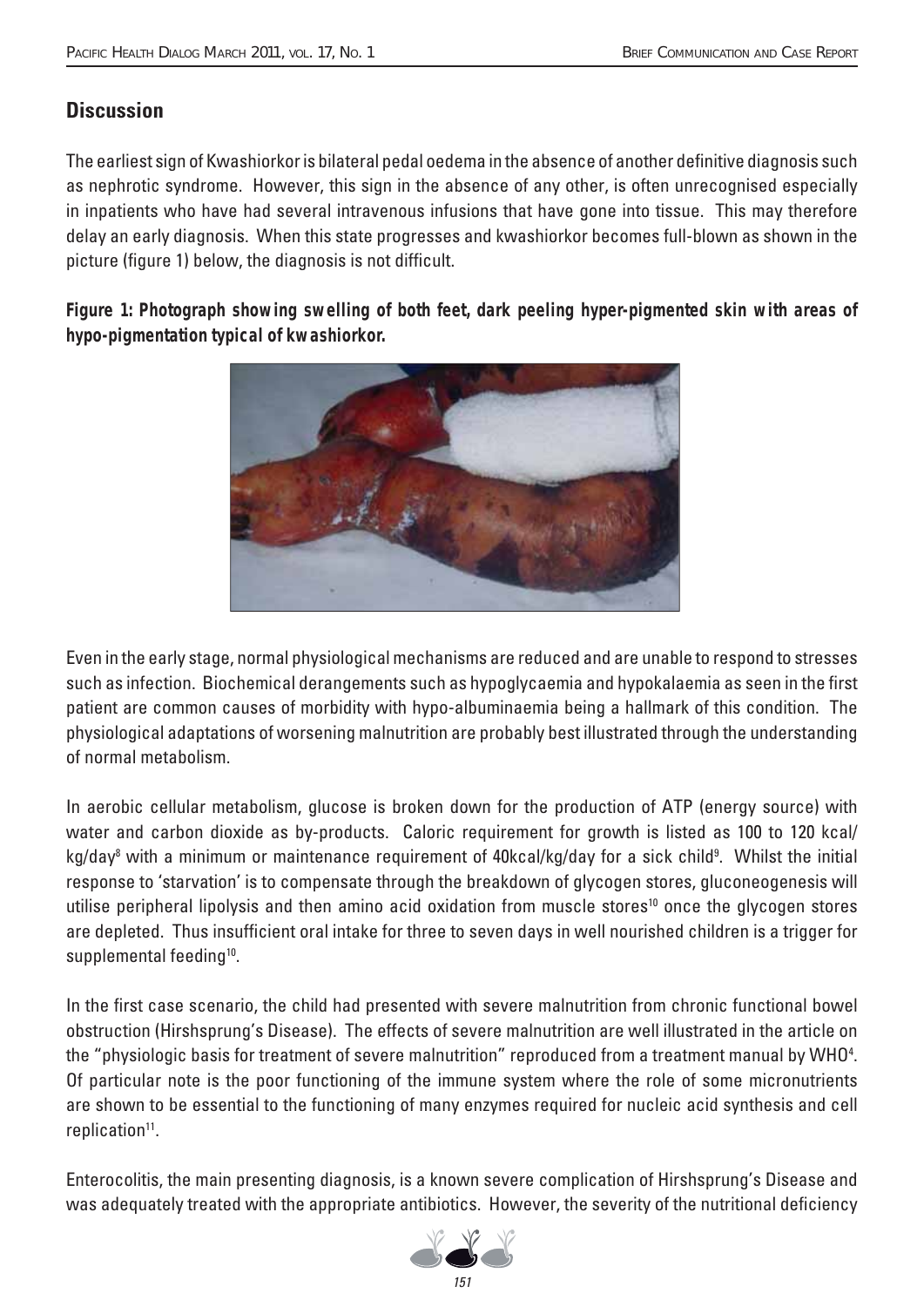may not be addressed even if the diagnosis of kwashiorkor had been made earlier as a 10% dextrose solution at full maintenance volumes would only provide approximately half the required calories and nothing else. When the child manifested signs of metabolic failure, the management becomes very difficult. Hirshsprung's Disease, left uncorrected, will almost invariable lead to nutritional deficiency because of the functional malabsorptive state. For this reason, parents need to be carefully counselled as to the potential longer term complications so as to prevent such situations occurring.

In the second case scenario, the neonate had thrived on the maternal circulation in utero. However, mechanical bowel obstruction led to inadequate nutritional uptake as evidenced by a weight loss of 25% over the weeks in spite of enteral feeding of up to 100 mls/kg/day at one stage. Parenteral nutrition would have been indicated for such a neonate but was not available.

Severe malnutrition has associated micronutrient deficiencies even though this more commonly manifests as a macro-nutrient deficiency. Severe PEM results in generalised atrophy of the T-lymhocyte areas of the lymphoid tissue<sup>12</sup>. There is a marked repression of cell mediated immunity with a loss of ability to destroy foreign tissue by killer lymphocytes<sup>13</sup>. When deficient, Vitamin A and zinc are micronutrients particularly linked to these defects with impaired IgG responses to protein antigens and also pathological changes to the surfaces of mucosa. The synthesis of new proteins is essential to all immunologic host defence mechanisms and is also dependent on other trace elements such as the B vitamins, iron, selenium and  $copper^{12}$ .

Both the case scenarios illustrated above are examples of nutritionally acquired immune deficiency syndromes (NAIDS). Both were young children with immature immune systems and small protein reserves. Both developed severe septicaemia with septic shock and were treated with triple antibiotics. Inability to absorb nutrients due to their surgical diseases complicated by recurrent infections resulted in their NAIDS. To quote: "In fact, the combination of NAIDS and common childhood infections (….) is the leading cause of human mortality, producing more than ten million childhood deaths a year<sup>"12</sup>. Although NAIDS is reversible, in a situation where nutritional rehabilitation (in these patients, parenteral) is unavailable, the outcome becomes almost inevitable.

## **Conclusion**

The case scenarios illustrated above demonstrates the challenges faced in developing countries such as the pacific which are striving to provide optimal care in the absence of resources to support this. A better understanding of the physiological functioning of the body and pathological processes of diseases may raise the index of suspicion to early diagnoses. More importantly, this may create greater awareness for prevention of complications where health care providers may be more pre-emptive rather than be reactionary.

If diagnosed early and where available, there is a role for the use of parenteral nutrition as a nutritional supplementation even if this cannot be given as total parenteral nutrition (TPN). A basic pre-package formula such as G19 could be used over 48 hours before it has to be discarded. The basic principles for the management of severe malnutrition also need to be implemented conjointly. These include treating for possible underlying infection; hypoglycaemia and hypothermia with careful monitoring of electrolyte